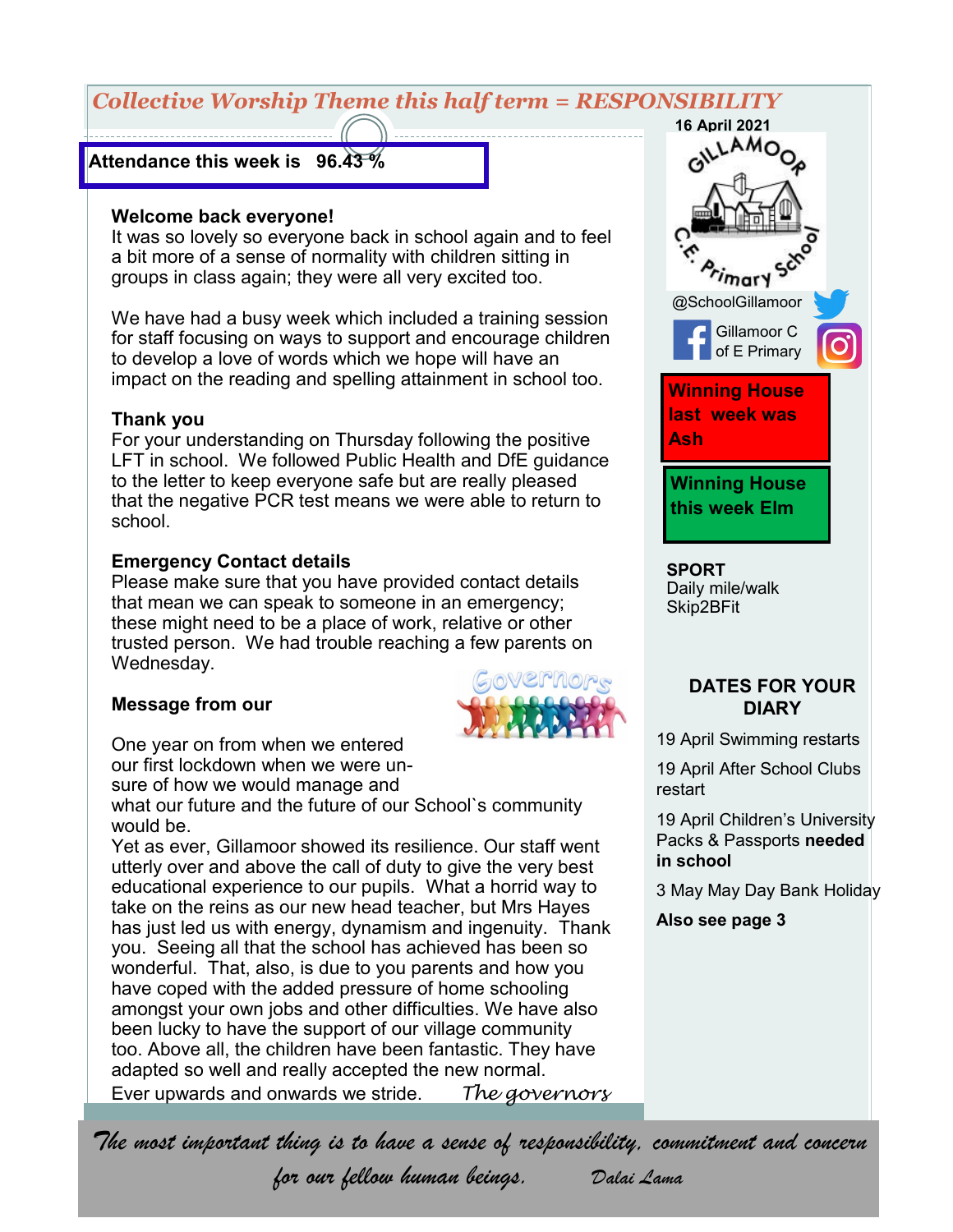# **Congratulations**

To Miss Pope who is expecting her second baby in September. We are currently recruiting for her maternity cover.

# **Welcome**

To Miss Taylor on her second teacher training placement, she will be working with the Infant class.

# **Bikeability**

Bikeability training took place for Y6 after the postponement of their session before the holidays. They were enoying it but t was cut short on Wednesday so will be finished off in a 3rd (!) session soon.

# **TT Rockstars**

We are currently **number 8** on the Local Schools Leaderboard – speed is of the essence so keep practising.

#### **Dates for your diary**

We have tried to put together a comprehensive calendar for this term so  $\overline{\phantom{a}}$ that you can plan in advance now that more people are back at work and life is picking up. It is not complete as some dates are not confirmed yet; we'll let you know any additions as soon as we know. See page three.

### **Clubs for this half term**

Clubs run from 3.30-4.30pm (except sports club) and are charged at **IE2.00 per session to cover costs. Wrap-around club then runs from 4.30** -5.30pm (cost £3.00) . Breakfast Club is charged at £3.00

| Daily     |                       | Breakfast Club (from 8am) and Gilly's Chill (4.30-.5.30pm) |
|-----------|-----------------------|------------------------------------------------------------|
| Monday    | <b>Story Club</b>     | Mrs Teasdale                                               |
| Tuesday   | <b>Cookery Club</b>   | Miss Pope                                                  |
| Wednesday | Eco Club              | <b>Mrs Paxton</b>                                          |
| Thursday  | <b>Sports Club</b>    | Mr Mulholland (til 5pm)                                    |
| Friday    | <b>Animation Club</b> | Mrs James                                                  |



**ideas** PTA News Our next meeting is 24th May 7.30pm - new members welcome Best wishes Kat - PTA Chair

# **Children's University**

**The children are doing really well banking their hours and the range of** activities they have recorded is amazing. Please make sure that they bring their passport and pack in on Monday 19 April as there is a pass-**I** port check this week.

#### **Staff Training**

From Phonics to Spelling training.

All staff completing Lateral Flow Testing twice a week.

### **School Lunches**

Week beginning 19 April is week 2 menu